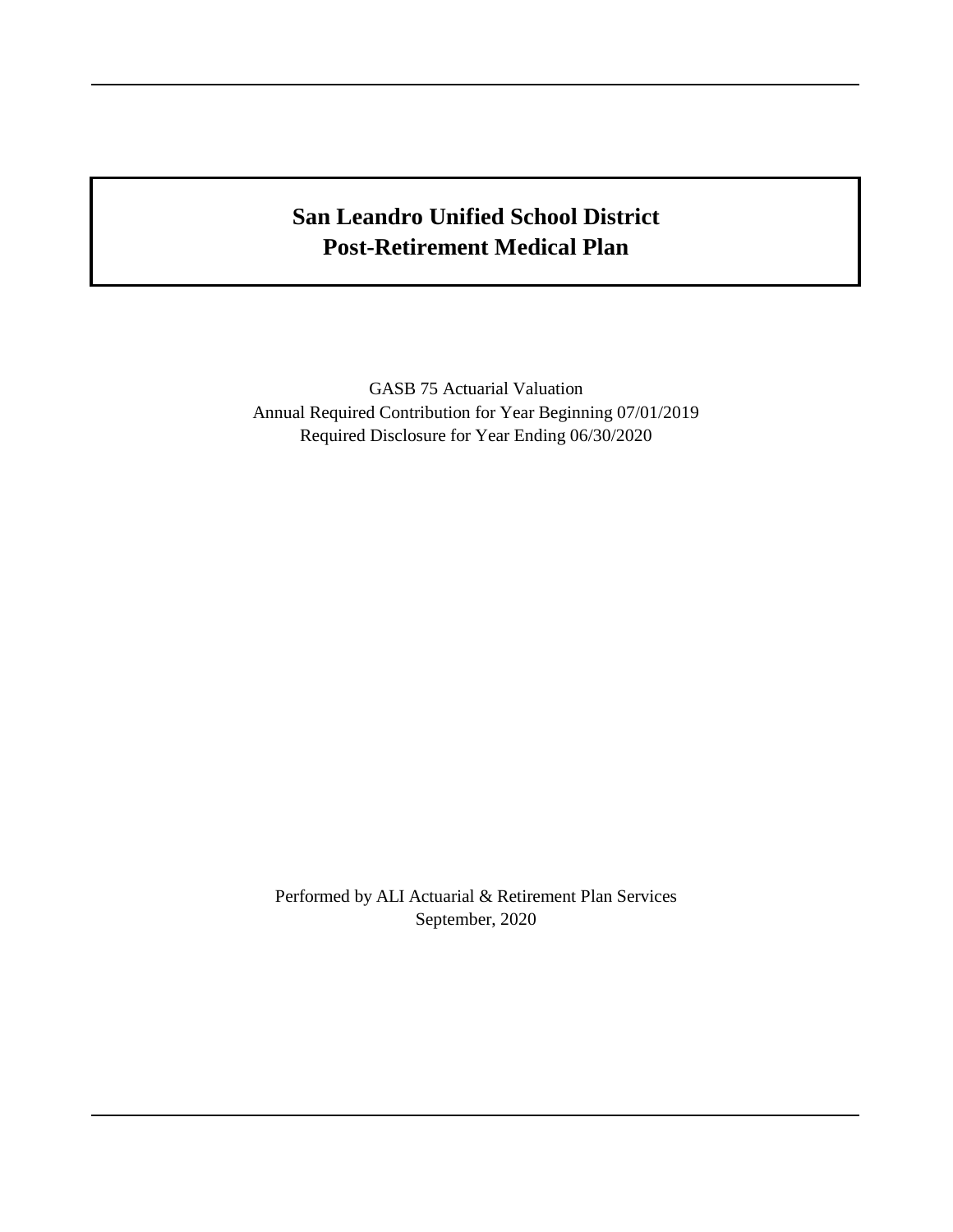# **TABLE OF CONTENTS**

| <b>Executive Summary</b>                     | $\mathbf{1}$   |
|----------------------------------------------|----------------|
| <b>Notes to Financial Statements</b>         | $\mathbf{2}$   |
| <b>Statement of Actuarial Opinion</b>        | 3              |
| Annual Required Contribution (ARC)           | 4              |
| <b>Calculation of Normal Cost</b>            | $\overline{4}$ |
| <b>Calculation of Amortization Component</b> | $\overline{4}$ |
| Calculation of ARC                           | $\overline{4}$ |
| Balance Sheet Item & Expense                 | 5              |
| Calculation of Interest on OPEB Obligation   | $\sqrt{5}$     |
| <b>Calculation of Annual OPEB Cost</b>       | $\mathfrak{S}$ |
| Calculation of Net OPEB Obligation           | 5              |
| Changes to Total OPEB Liability              | 6              |
| <b>Expected Cash Flows</b>                   | $\tau$         |
| <b>Actuarial Methods and Assumptions</b>     | 8              |
| <b>Actuarial Methods</b>                     | $\,8\,$        |
| <b>Actuarial Assumptions</b>                 | 9              |
| Summary of Eligibility and Coverage          | 10             |
| <b>Eligibility Provisions</b>                | 10             |
| <b>Medical Benefits</b>                      | 10             |
| <b>Medical Plan Options</b>                  | 10             |
| Participant Data                             | 11             |
| Disclosures and Limitations                  | 19             |
| GASB 75 Terminology                          | 20             |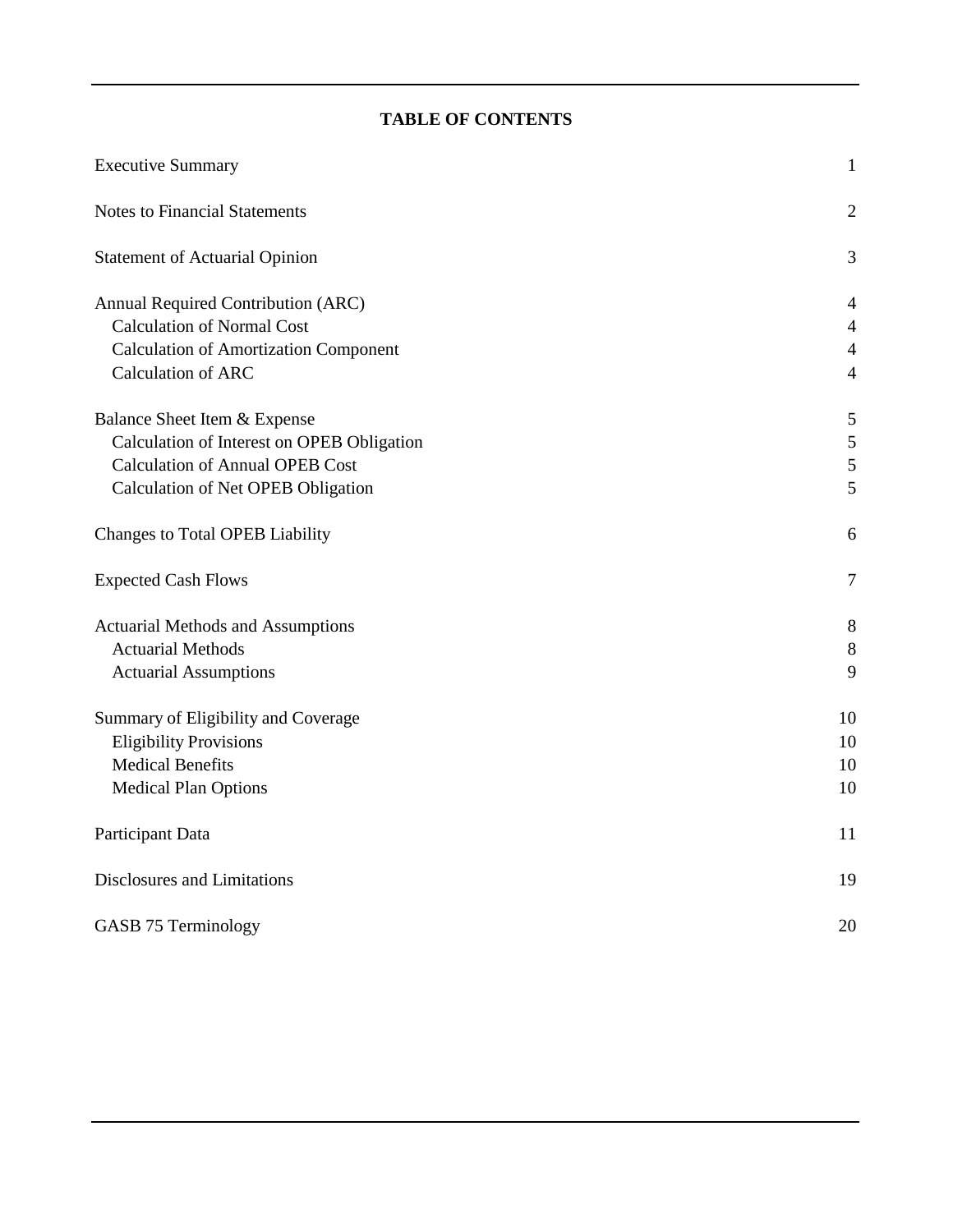## **EXECUTIVE SUMMARY**

|                                           | <b>Fiscal Year</b><br><b>Ending</b><br>6/30/2020 |      | <b>Fiscal Year</b><br><b>Ending</b><br>6/30/2019 |
|-------------------------------------------|--------------------------------------------------|------|--------------------------------------------------|
| <b>Total OPEB Liability (TOL)</b>         |                                                  |      |                                                  |
| Actives                                   | \$<br>1,519,713 \$                               |      | 2,212,485                                        |
| Retirees and Dependents                   | 9,037,060                                        |      | 7,097,188                                        |
| <b>Total AAL</b>                          | \$<br>10,556,773                                 | - \$ | 9,309,673                                        |
| <b>Annual Required Contribution (ARC)</b> | \$<br>820,158 \$                                 |      | 728,605                                          |
| <b>Annual OPEB Cost</b>                   | \$<br>841,354 \$                                 |      | 744,937                                          |
| <b>Net OPEB Obligation (end of year)</b>  | \$<br>1,347,934                                  | -S   | 1,081,432                                        |

Refer to the "GASB Terminology" section of this report for definitions of GASB terms.



Comparison of TOL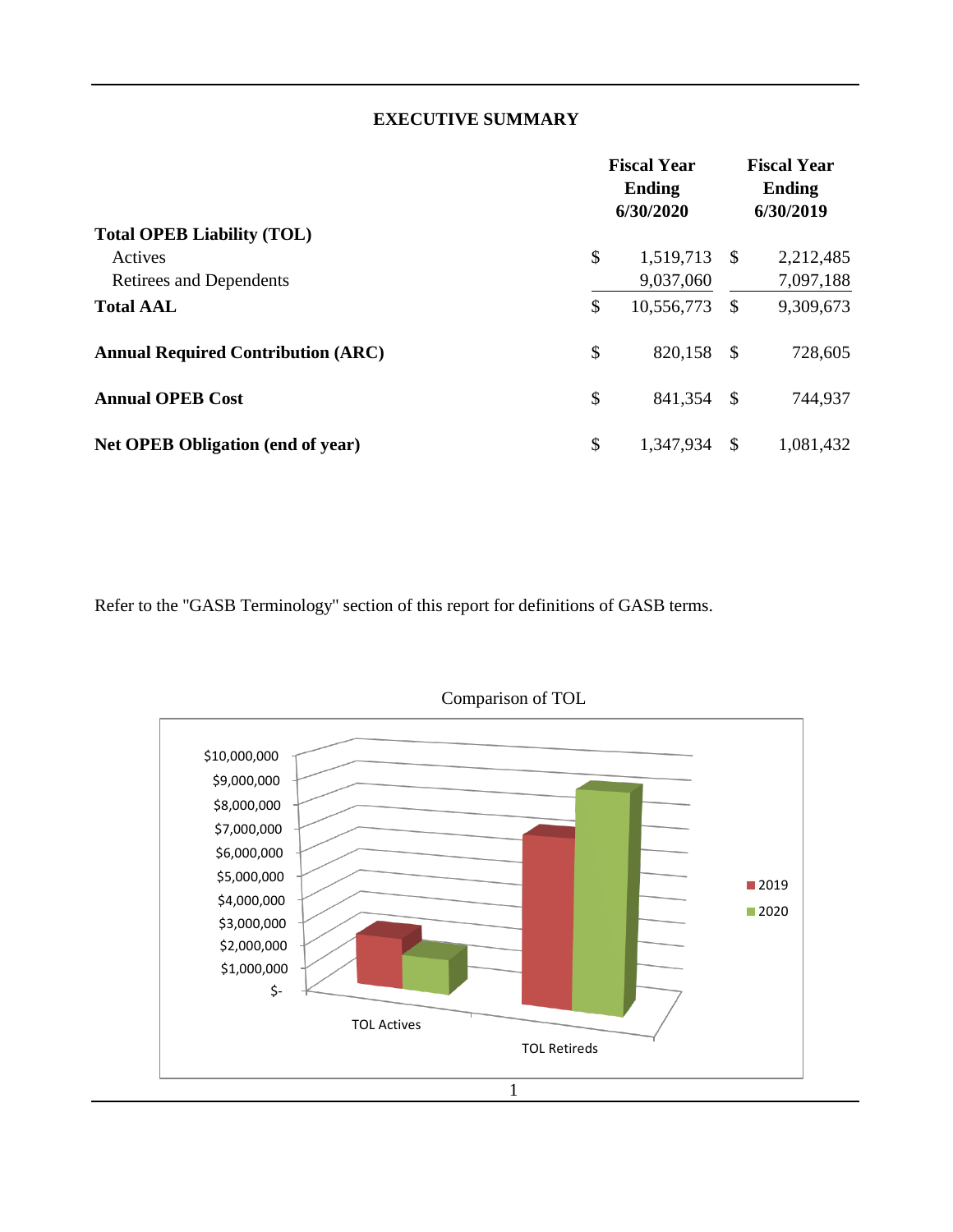# **NOTES TO FINANCIAL STATEMENTS**

| <b>Annual OPEB Cost and Net OPEB Obligation</b>                         |                         |
|-------------------------------------------------------------------------|-------------------------|
| a. Annual Required Contribution                                         | \$<br>820,158           |
| b. Interest on Net OPEB Obligation                                      | 21,196                  |
| c. Adjustment to Annual Required Contribution                           |                         |
| d. Annual OPEB Cost $(a + b + c)$                                       | \$<br>841,354           |
| e. Less Contributions Made (premiums paid)                              | (574, 852)              |
| f. Change in Net OPEB Obligation $(d + e)$                              | \$<br>266,502           |
| g. Net OPEB Obligation at beginning of year                             | 1,081,432               |
| h. Net OPEB Obligation at end of year $(f + g)$                         | \$<br>1,347,934         |
| i. Annual OPEB Cost (charge to Income Statement)                        | 841,354                 |
| j. Percentage of Annual OPEB Cost Contributed (e / d)                   | 68.32%                  |
| k. Net OPEB Obligation at end of year (Balance Sheet Asset / Liability) | \$<br>1,347,934         |
| <b>Funded Status</b>                                                    |                         |
| l. Total OPEB Liability (TOL)                                           | \$<br>10,556,773        |
| m. Fiduciary Net Position                                               |                         |
| n. Net OPEB Liability (1 - m)                                           | \$<br>10,556,773        |
| o. Funded Ratio (Assets as a percentage of TOL) (m / l)                 | 0.00%                   |
| <b>Actuarial Methods and Assumptions</b>                                |                         |
| <b>Measurement Date</b>                                                 | 7/1/2019                |
| <b>Investment Rate of Return</b>                                        |                         |
| <b>Expected Return on Plan Assets</b>                                   | N/A                     |
| <b>Expected Return on Employer's Assets</b>                             | 1.96%                   |
| Rate of Compensation Increase                                           | N/A                     |
| <b>Inflation Rate</b>                                                   | N/A                     |
| <b>Assumed Health Care Trend Rate</b>                                   |                         |
| Initial Health Care Trend Rate                                          | 7.00%                   |
| <b>Ultimate Health Care Trend Rate</b>                                  | 3.00%                   |
| Year the Ultimate Rate is Reached                                       | 2029                    |
| <b>Additional Information</b>                                           |                         |
| <b>Actuarial Cost Method</b>                                            | <b>Entry Age Normal</b> |
| <b>Amortization Method</b>                                              | Level Dollar            |
| <b>Amortization Period (Years)</b>                                      | 15                      |
| Method Used to Determine Actuarial Value of Assets                      | N/A                     |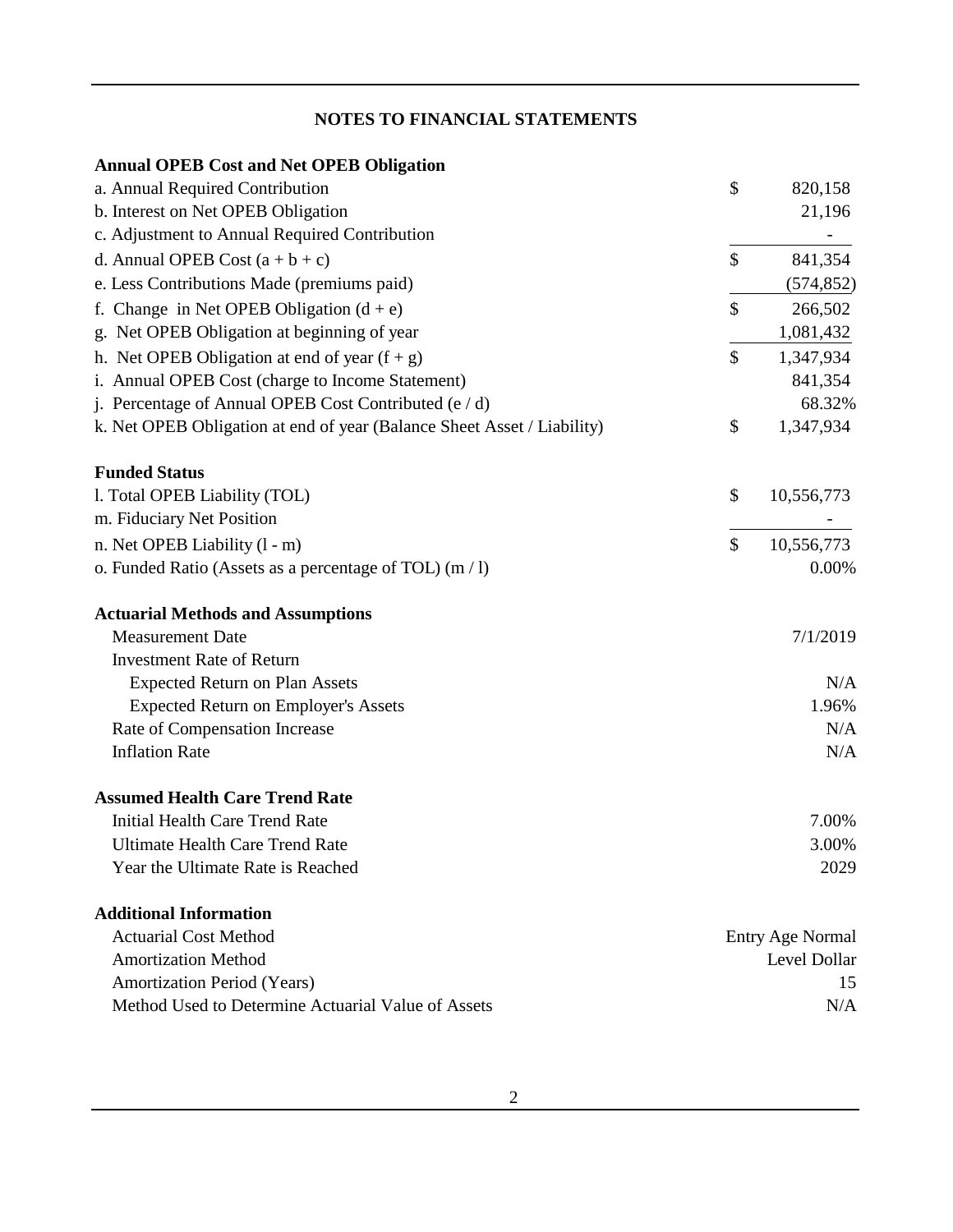#### **STATEMENT OF ACTUARIAL OPINION**

This report documents the results of the actuarial valuation of the San Leandro Unified School District Postretirement Medical Plan, using the Alternative Measurement Method, as described in Government Accounting Standards Board Statement No. 75 (GASB 75). Determinations for purposes other than meeting the Employer's financial accounting requirements may be significantly different from the results herein.

The results in this report are based on information and data submitted by the San Leandro Unified School District. An audit of the information was not performed, but in general the information supplied seems reasonable for the size and scope of the Employer and its working and retired population. The accuracy of these results depends upon the accuracy and completeness of the underlying information.

The valuation results summarized in this report involve actuarial calculations that require assumptions about future events. The San Leandro Unified School District selected certain assumptions, while others were the result of GASB 75 guidance and judgment. We believe that the assumptions used in this valuation are reasonable and appropriate for the purposes for which they have been used.

To the best of our knowledge, all calculations have been performed in accordance with the Alternative Measurement Method as described in GASB 75, requirements of applicable financial accounting standards. The procedures followed and presentation of results conform to generally accepted actuarial principles and practices. The actuarial credentials of the undersigned consultant of ALI Actuarial & Retirement Plan Services meet the Qualification Standards of the American Academy of Actuaries to render this Actuarial Opinion. There is no relationship between ALI Actuarial and the San Leandro Unified School District that impairs our objectivity.

Bu a hat

Bruce A. Marotta, EA President, *ALI Actuarial & Retirement Plan Services*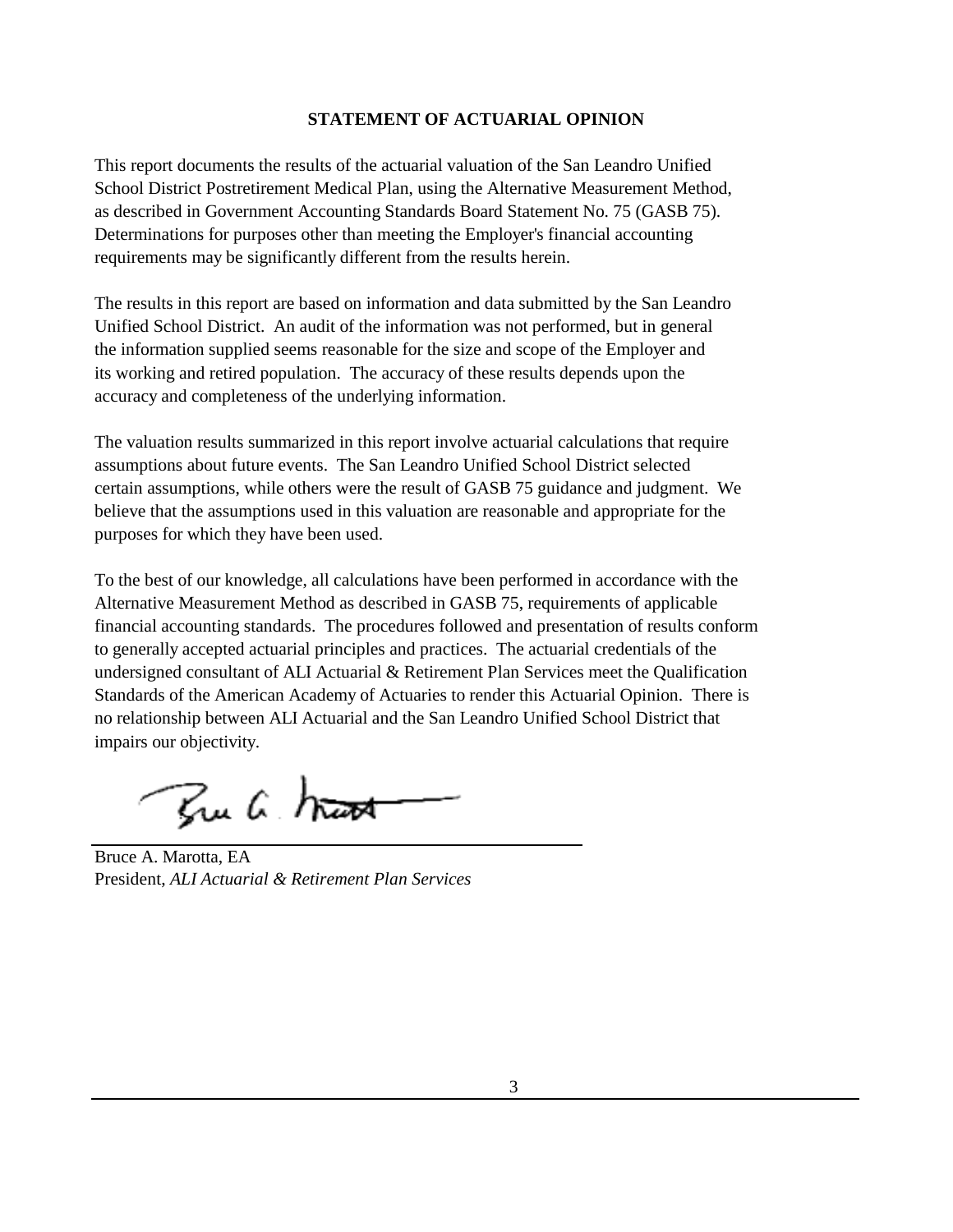## **ANNUAL REQUIRED CONTRIBUTION (ARC) DEVELOPMENT**

| <b>Calculation of Normal Cost Component</b>     |                  |
|-------------------------------------------------|------------------|
| a. Normal Cost                                  | \$<br>1,009      |
| b. Interest on Normal Cost                      | 20               |
| c. Normal Cost Component $(a + b)$              | \$<br>1,029      |
| <b>Calculation of Amortization Component</b>    |                  |
| d. Total OPEB Liability (TOL)                   | \$<br>10,556,773 |
| e. Fiduciary Net Position                       |                  |
| f. Net OPEB Liability $(d - e)$                 | \$<br>10,556,773 |
| g. Amortization Period (Years)                  | 15               |
| h. Employer's Investment Rate of Return         | 1.96%            |
| i. Amortization Factor                          | 13.140399        |
| j. Annual Amortization $(f / i)$                | \$<br>803,383    |
| k. Interest on Amortization Payment ( $h * j$ ) | 15,746           |
| 1. Amortization Component $(j + k)$             | \$<br>819,129    |
| <b>Calculation of ARC</b>                       |                  |
| m. Normal Cost Component (c)                    | \$<br>1,029      |
| n. Amortization Component (1)                   | 819,129          |
| o. Annual Required Contribution $(m + n)$       | \$<br>820,158    |

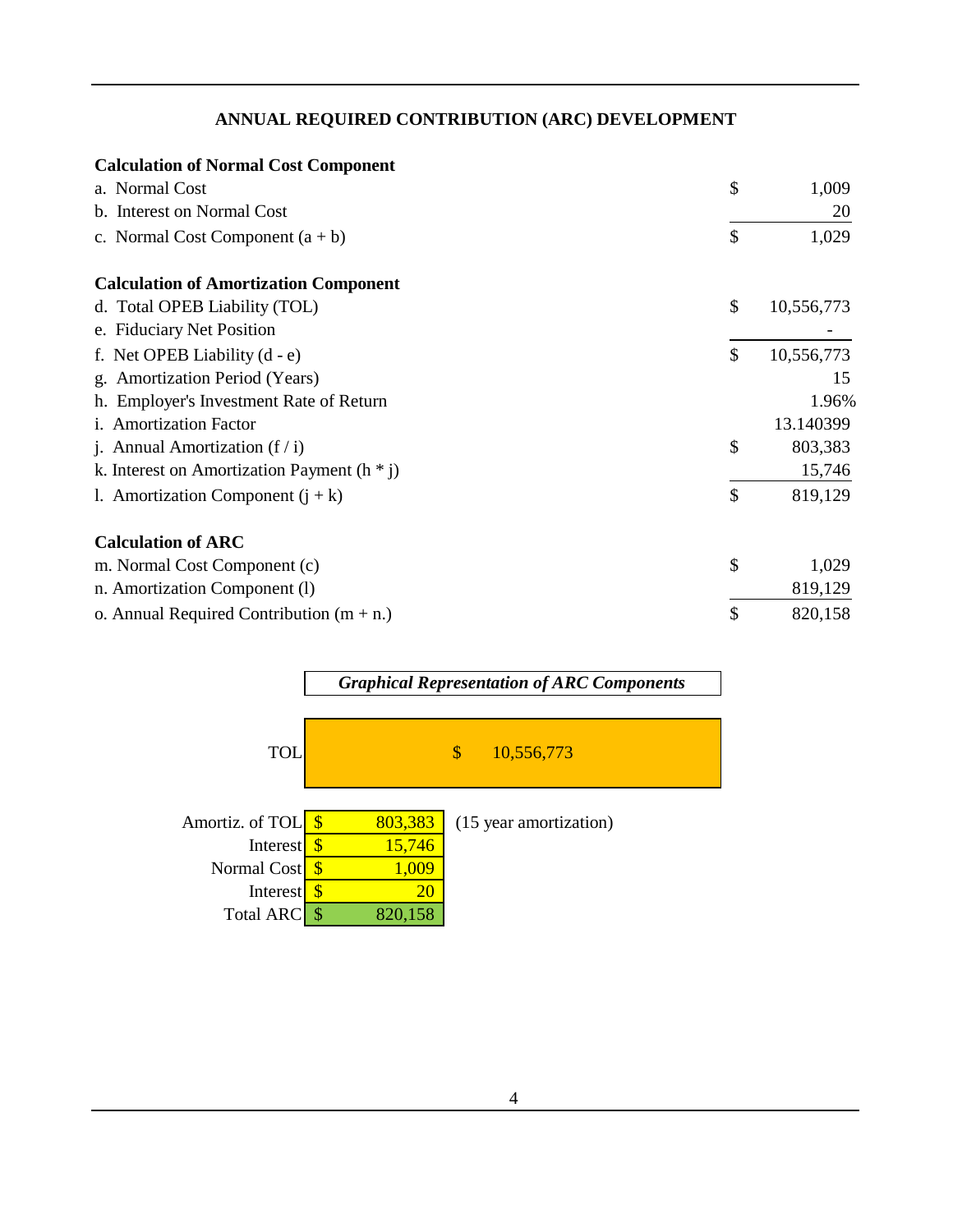| <b>BALANCE SHEET ITEM &amp; EXPENSE DEVELOPMENT</b> |  |  |  |
|-----------------------------------------------------|--|--|--|
|                                                     |  |  |  |

| <b>Calculation of Interest on Net OPEB Obligation</b> | 6/30/2020       |               | 6/30/2019  |
|-------------------------------------------------------|-----------------|---------------|------------|
| Net OPEB Obligation at end of prior year              | \$<br>1,081,432 | -S            | 897,387    |
| <b>Employer's Investment Rate of Return</b>           | 1.96%           |               | 1.82%      |
| Interest on Net OPEB Obligation                       | \$<br>21,196    | <sup>\$</sup> | 16,332     |
| <b>Calculation of Annual OPEB Cost</b>                |                 |               |            |
| Annual Required Contribution (ARC)                    | \$<br>820,158   | -S            | 728,605    |
| Interest on Net OPEB Obligation                       | 21,196          |               | 16,332     |
| <b>Adjustment to Annual Required Contribution</b>     |                 |               |            |
| <b>Annual OPEB Cost</b>                               | \$<br>841,354   | \$            | 744,937    |
| <b>Calculation of Net OPEB Obligation</b>             |                 |               |            |
| Net OPEB Obligation from prior year                   | \$<br>1,081,432 | -S            | 897,387    |
| <b>Annual OPEB Cost</b>                               | 841,354         |               | 744,937    |
| Less Actual Employer Contributions (premiums paid)    | (574, 852)      |               | (560, 892) |
| Net OPEB Obligation at end of year                    | \$<br>1,347,934 |               | 1,081,432  |

*Update of Net OPEB Obligation*

| NOO - BOY<br>1,081,432<br>$\boldsymbol{\mathsf{S}}$ | <b>Plus ARC</b><br>$\sqrt[3]{\frac{1}{2}}$<br>841,354 | <b>Less Premiums</b><br>$(574, 852)$ \$ | NOO - EOY<br>1,347,934 |
|-----------------------------------------------------|-------------------------------------------------------|-----------------------------------------|------------------------|
| 2019                                                | <b>Changes</b>                                        |                                         | 2020                   |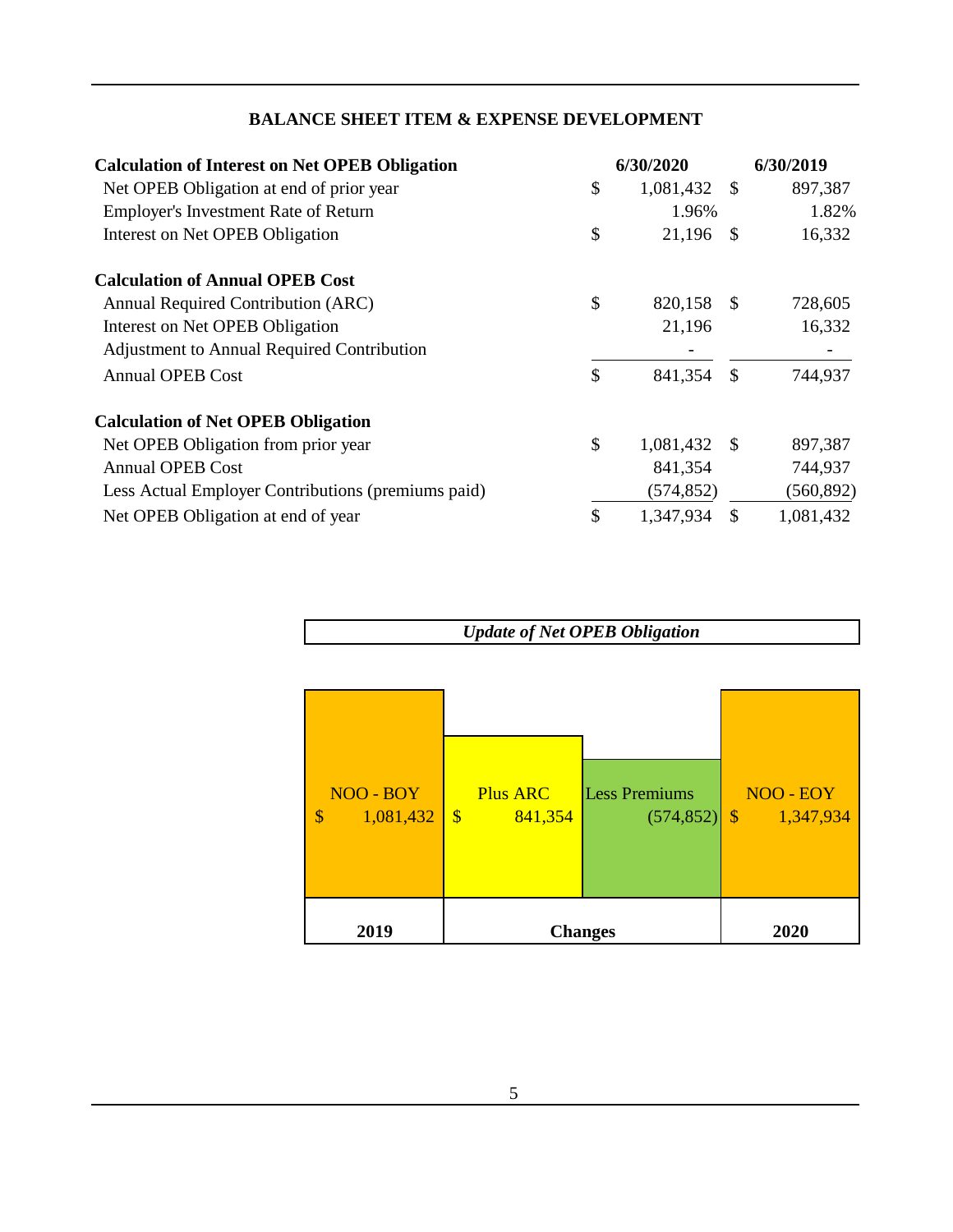## **CHANGES TO TOTAL OPEB LIABILITY**

| <b>Balance at end of prior reporting period</b>   | \$<br>9,309,673  |
|---------------------------------------------------|------------------|
| Service Cost                                      | \$<br>1,029      |
| <b>Interest Cost</b>                              | \$<br>21,196     |
| Changes in benefit terms                          | \$               |
| Changes in assumptions                            | \$<br>(167, 560) |
| Actuarial experience                              | \$<br>1,967,287  |
| Benefit payments                                  | \$<br>(574, 852) |
| <b>Balance at end of current reporting period</b> | \$<br>10,556,773 |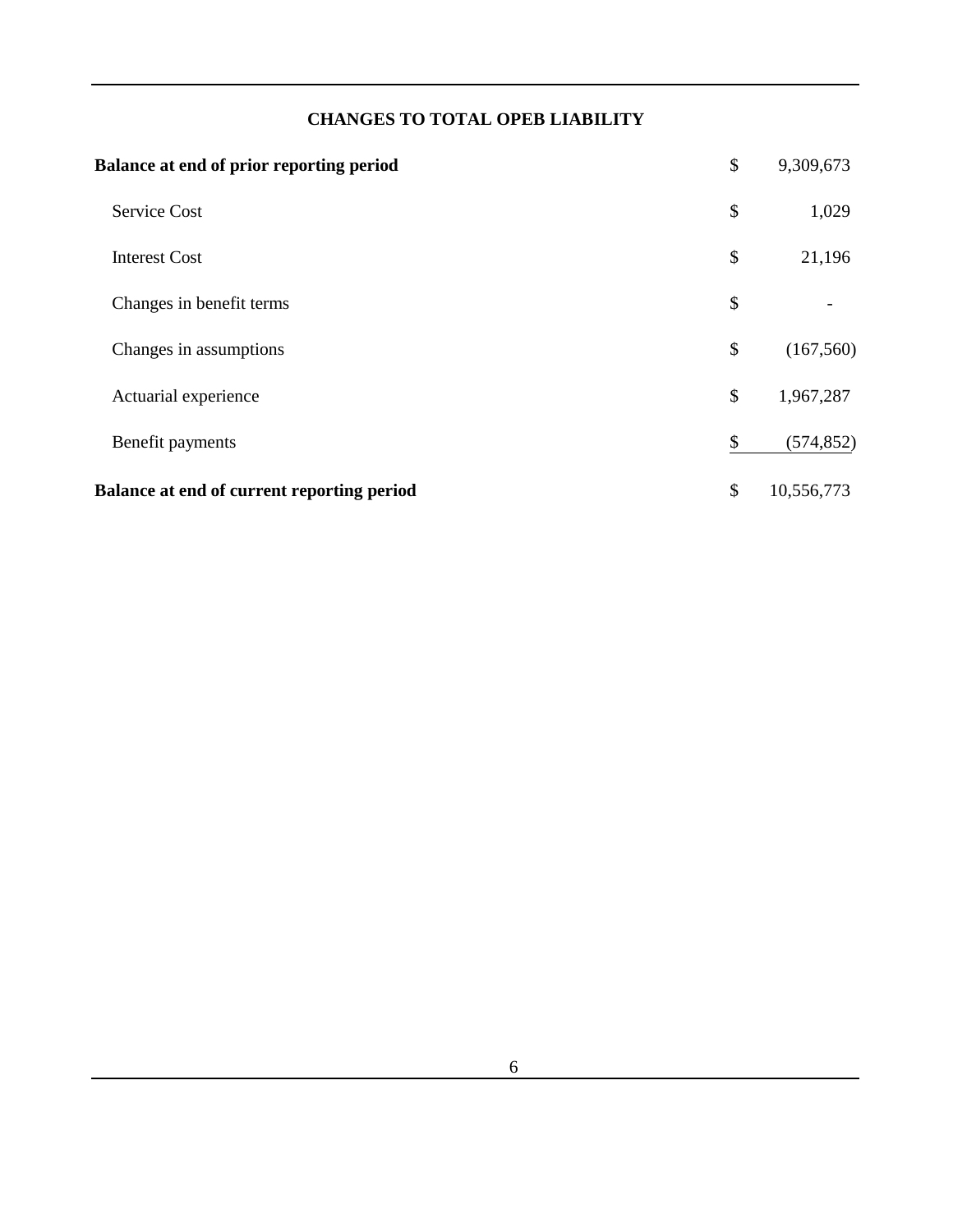## **EXPECTED CASH FLOWS**

|                    | <b>Expected</b>         |
|--------------------|-------------------------|
| <b>Fiscal Year</b> | <b>Benefit Payments</b> |
| 2020               | \$<br>624,363           |
| 2021               | \$<br>617,818           |
| 2022               | \$<br>608,354           |
| 2023               | \$<br>596,959           |
| 2024               | \$<br>581,700           |
| 2025               | \$<br>563,626           |
| 2026               | \$<br>542,934           |
| 2027               | \$<br>519,862           |
| 2028               | \$<br>494,678           |
| 2029               | \$<br>467,963           |
| 2030               | \$<br>441,841           |

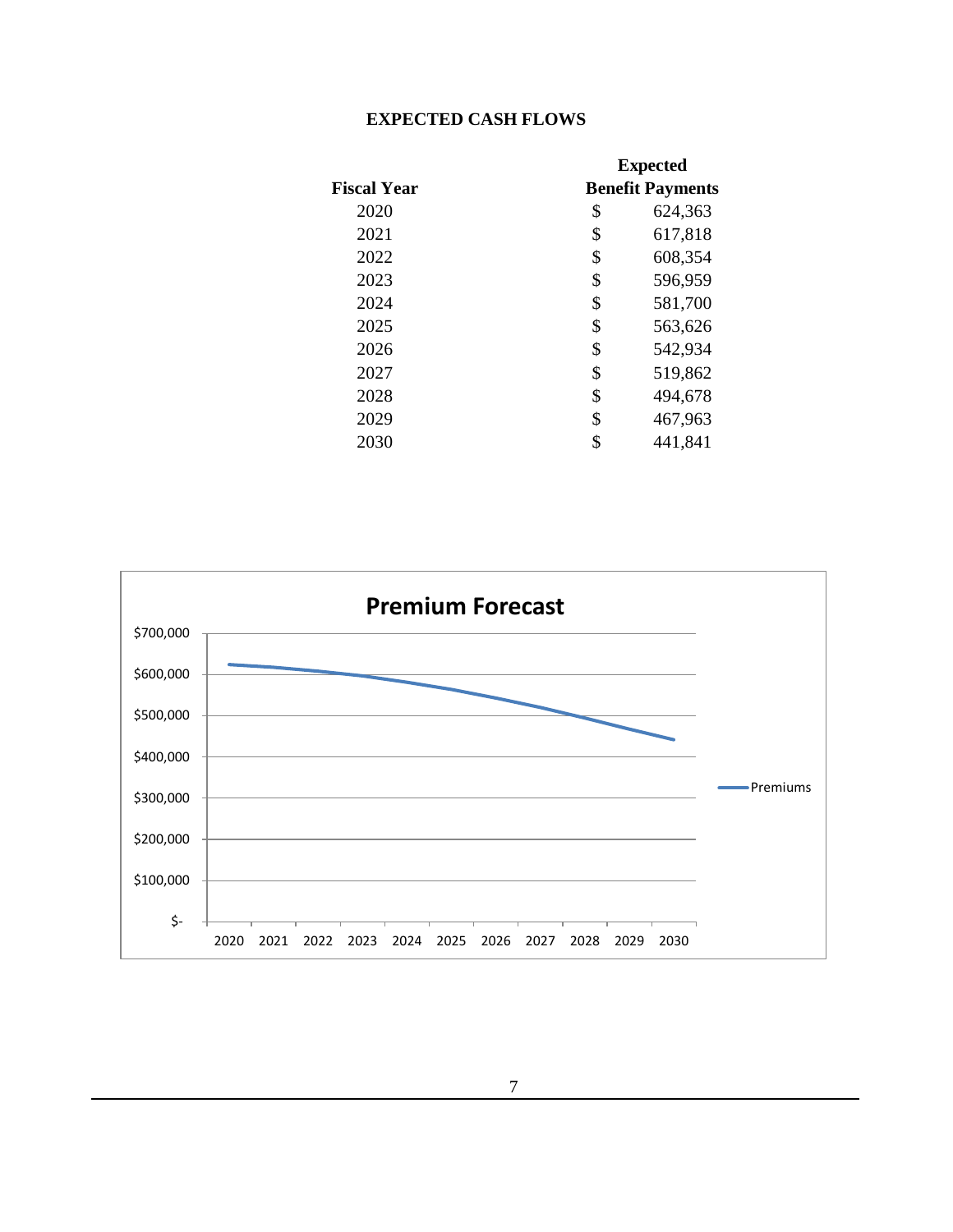## **ACTUARIAL METHODS AND ASSUMPTIONS**

| <b>Measurement Date</b>                 | July 1, 2019                                                                                                                                                                                                                                                                                                                                                                                                            |    |               |
|-----------------------------------------|-------------------------------------------------------------------------------------------------------------------------------------------------------------------------------------------------------------------------------------------------------------------------------------------------------------------------------------------------------------------------------------------------------------------------|----|---------------|
| <b>Participant Data</b>                 | Supplied by Employer                                                                                                                                                                                                                                                                                                                                                                                                    |    |               |
| <b>Fiscal Year</b>                      | July 1, 2019                                                                                                                                                                                                                                                                                                                                                                                                            | to | June 30, 2020 |
| <b>Actuarial Cost Method</b>            | <b>Entry Age Normal Cost Method</b>                                                                                                                                                                                                                                                                                                                                                                                     |    |               |
| <b>Valuation Method</b>                 | As prescribed by GASB No. 75                                                                                                                                                                                                                                                                                                                                                                                            |    |               |
| <b>Asset Valuation Method</b>           | Not Applicable.                                                                                                                                                                                                                                                                                                                                                                                                         |    |               |
| <b>Nature of Actuarial Calculations</b> | The results documented in this report involve estimates<br>and assumptions about future events. Certain plan<br>provisions may be approximated or deemed immaterial,<br>and, therefore are not valued. Assumptions may be<br>made about demographic data or other factors.<br>Reasonable efforts were made in this valuation to<br>ensure that significant items of actuarial liabilities are<br>treated appropriately. |    |               |
|                                         | Future experience will likely differ from the assumptions<br>used in these calculations. As these differences arise,<br>the expense for accounting purposes will be adjusted<br>in future valuations to reflect experience.                                                                                                                                                                                             |    |               |
|                                         | A range of results different from those presented here<br>could also be considered reasonable. The numbers<br>are rounded to the nearest whole dollar for convenience.                                                                                                                                                                                                                                                  |    |               |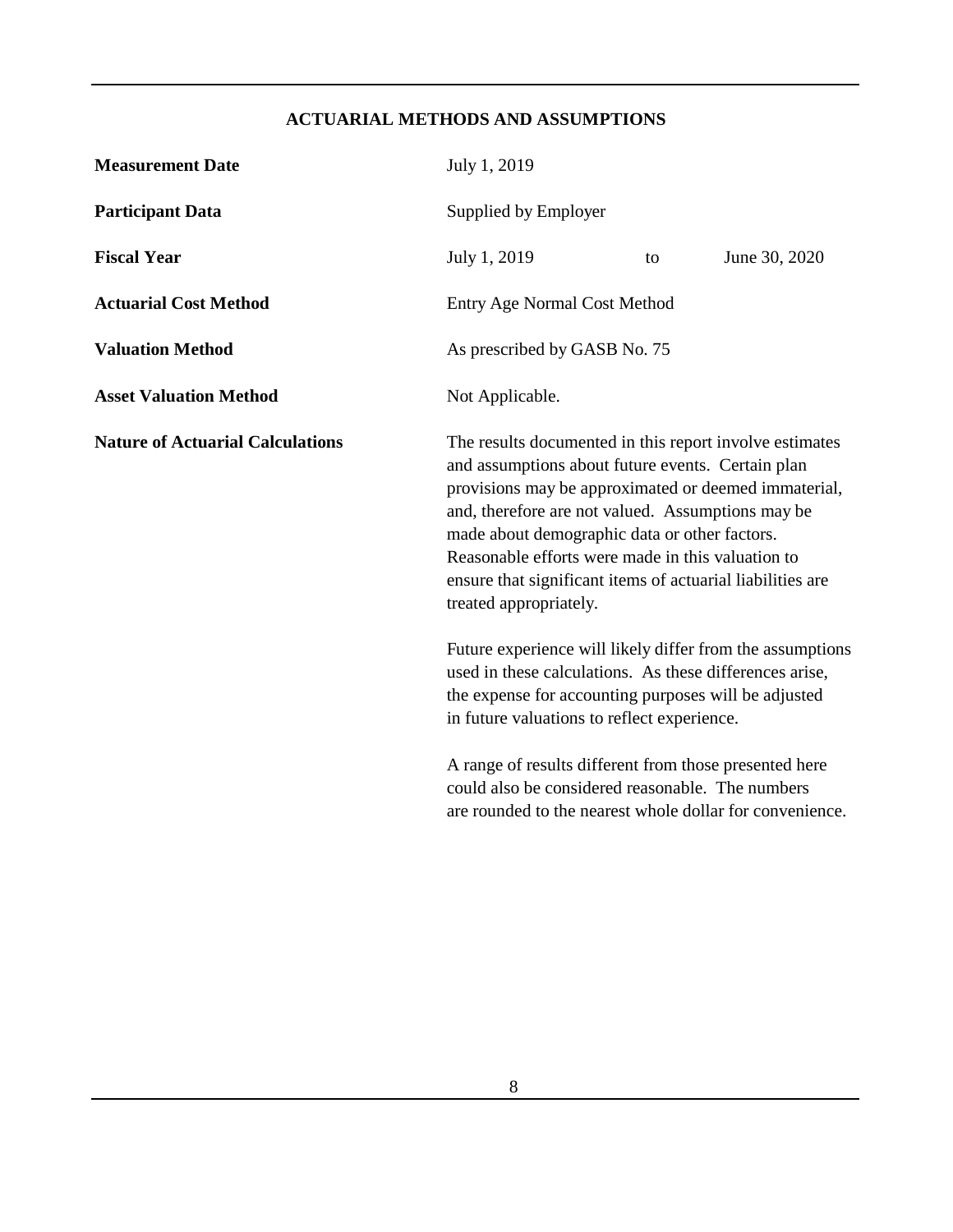#### **ACTUARIAL ASSUMPTIONS**

| <b>Discount Rate</b>                                        | 1.96%                                                                                                                     |  |  |
|-------------------------------------------------------------|---------------------------------------------------------------------------------------------------------------------------|--|--|
| <b>Mortality</b>                                            | 1984 Unisex Mortality Table.                                                                                              |  |  |
| <b>Disability Rate</b>                                      | None Assumed.                                                                                                             |  |  |
| <b>Turnover Rate</b>                                        | None Assumed.                                                                                                             |  |  |
| <b>Retirement Age</b>                                       | For active employees, age 60 with 20 years of service.                                                                    |  |  |
| <b>Health Care Trend Rate</b><br>(applies to retirees only) | 7.00% is rate of increase next year.<br>3.00% is ultimate rate of increase.<br>2029 is the year ultimate rate is reached. |  |  |
| <b>Retiree Contribution Trend Rate</b>                      | Same as Health Care Trend Rate.                                                                                           |  |  |
| <b>Participation Assumption</b>                             | All participants are assumed to elect coverage at<br>retirement.                                                          |  |  |
| <b>Retiree Lapse Rate</b>                                   | None.                                                                                                                     |  |  |

Beginning in 2018, we also added an allowance for the Minimum Employee Contribution (MEC) under PERS. The annual MEC is currently \$90.35, and is calculated as 13/20 of \$139.00. This is assumed to increase at 3.00% per year and is also assumed to increase another 1/20 each year as the contribution requirement accrues.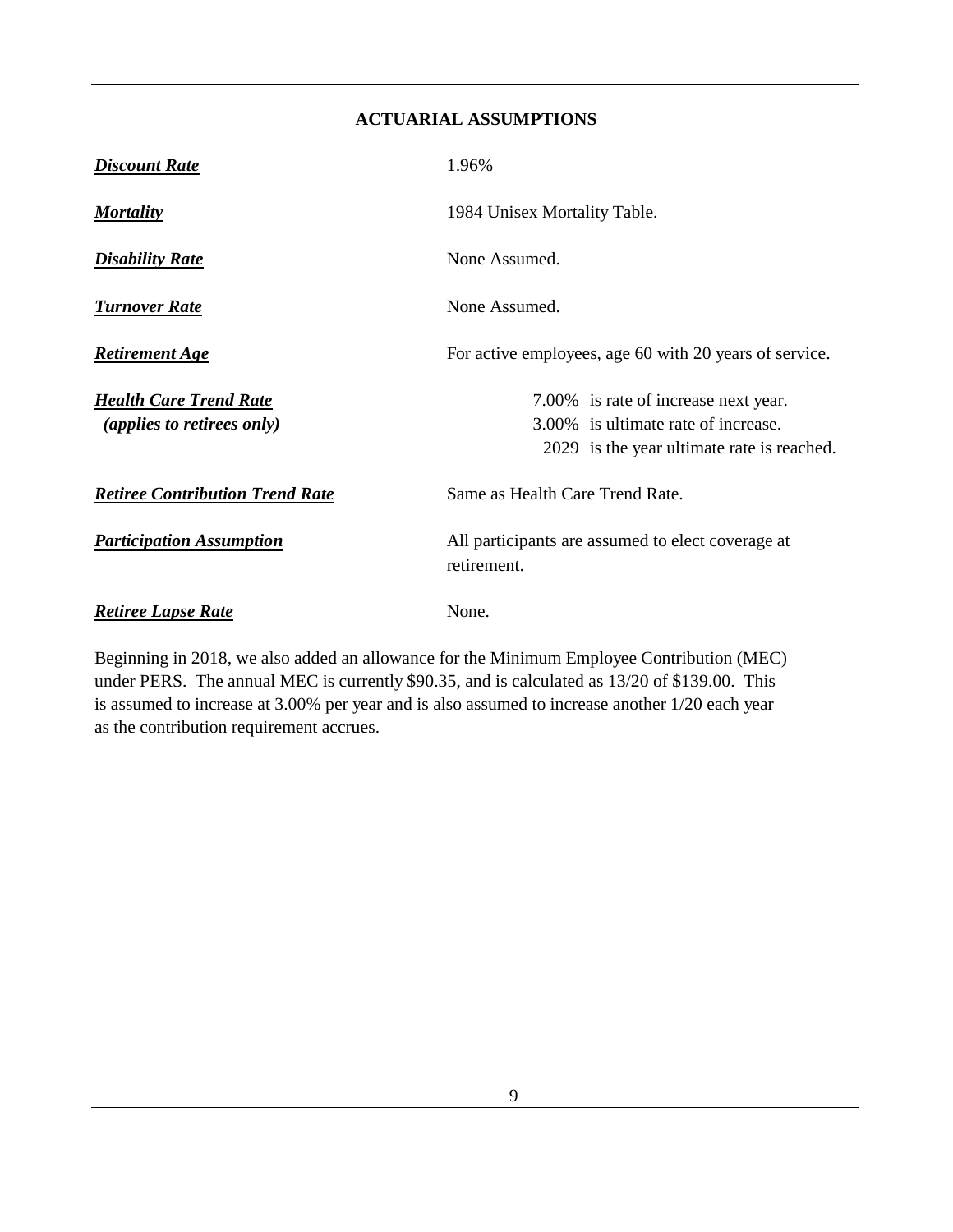#### **SUMMARY OF ELIGIBILITY AND COVERAGE**

It is not possible to describe every retiree medical plan option in this report. The following summarizes the major provisions and options.

Medical benefits are available to retired employees of the San Leandro Unified School District. The District pays a portion of the monthly health insurance premium. Different reimbursement rates apply to different employment backgrounds, including:

 CSEA employees hired before July 1, 1996 (\$1,200 annual benefit); Teamsters hired before January 1, 1997 (\$1,000 annual benefit); SLTA employees hired before June 15, 1985 (retiree-only single premium); and Management employees hired before June 15, 1985 (retiree-only single premium).

Retiree medical benefits are also provided to some active employees who were grandfathered in to their plan at the time. This includes some members of CSEA, SLTA, and Teamsters. Retirees are eligible to have their health premiums paid when they retire. They may retire at the later of age 55 with 10 years of participation, or after age 55 if total age + service points equals 75. Other employment backgrounds have similar retirement provisions.

Depending on the guarantee made to each employee group, the health premiums reimbursed at age 65, once the retiree is eligible for Medicare, may drop to the amount of the Medicare supplemental premium.

Also, the school district is required to pay CALPERS a minimum monthly benefit of \$90.35 per month per retiree.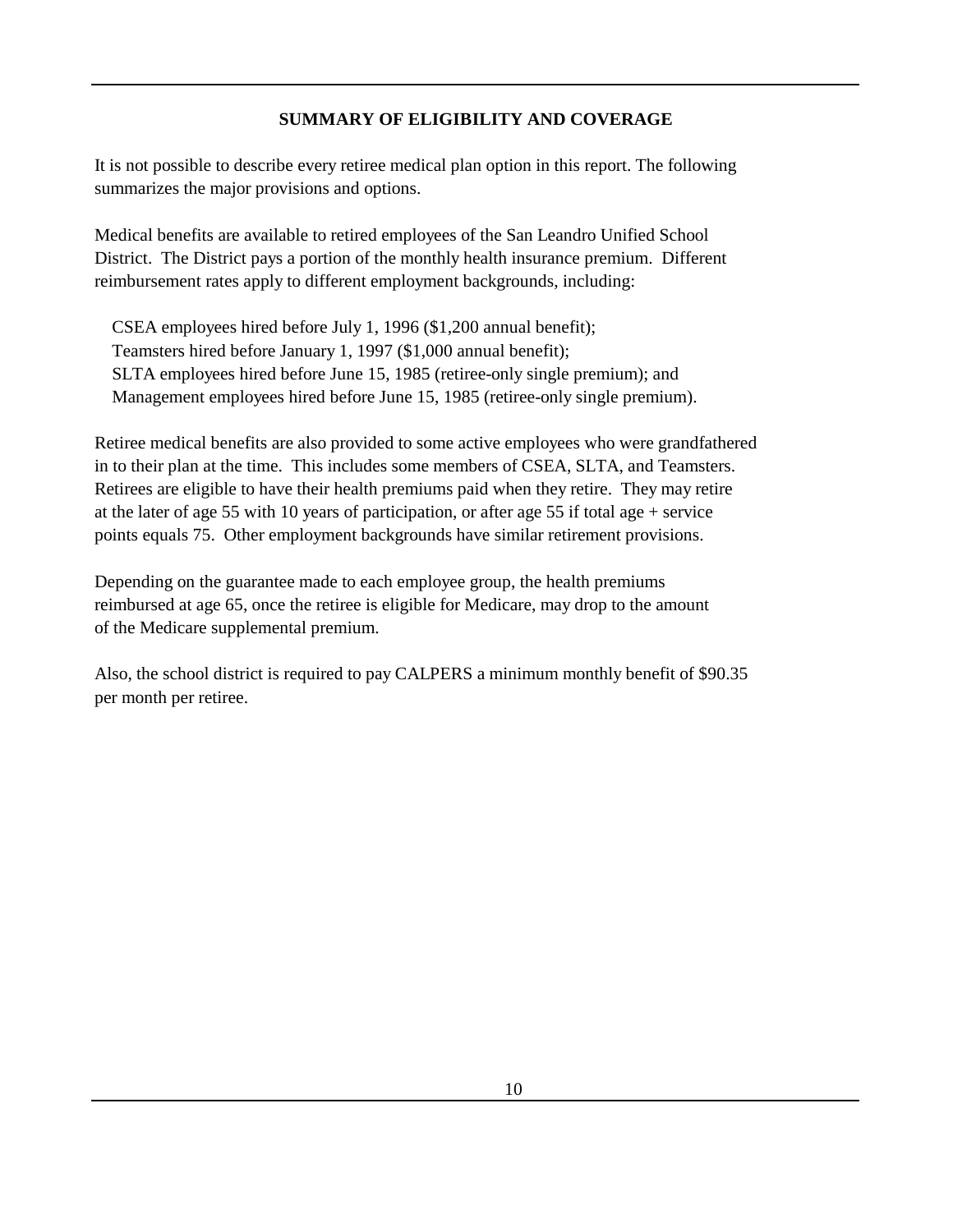#### **DISCLOSURES AND LIMITATIONS**

The results in this report are based on information and data submitted by the San Leandro Unified School District. An audit of the information was not performed by ALI Actuarial & Retirement Plan Services. The results depend on the accuracy and completeness of the underlying information, including: demographic information on the covered work force and current retirees; eligibility provisions; health care premiums; and actuarial assumptions.

The results in this report are estimates based on assumptions about future events. Assumptions may be made about participant data or other factors and are so noted. Inclusion or exclusion of insignificant items affecting actuarial liabilities is based on information provided by the Employer. ALI Actuarial is not liable for any errors in the data provided.

Future experience will likely differ from the assumptions used in these calculations. As these differences arise, the expense for accounting purposes will be adjusted in future valuations to reflect the true experience.

All assumptions used in the valuation were either: chosen by the Employer, as noted; chosen by ALI Actuarial, as needed; or otherwise follow standard guidance provided by GASB 75 with respect to such assumptions.